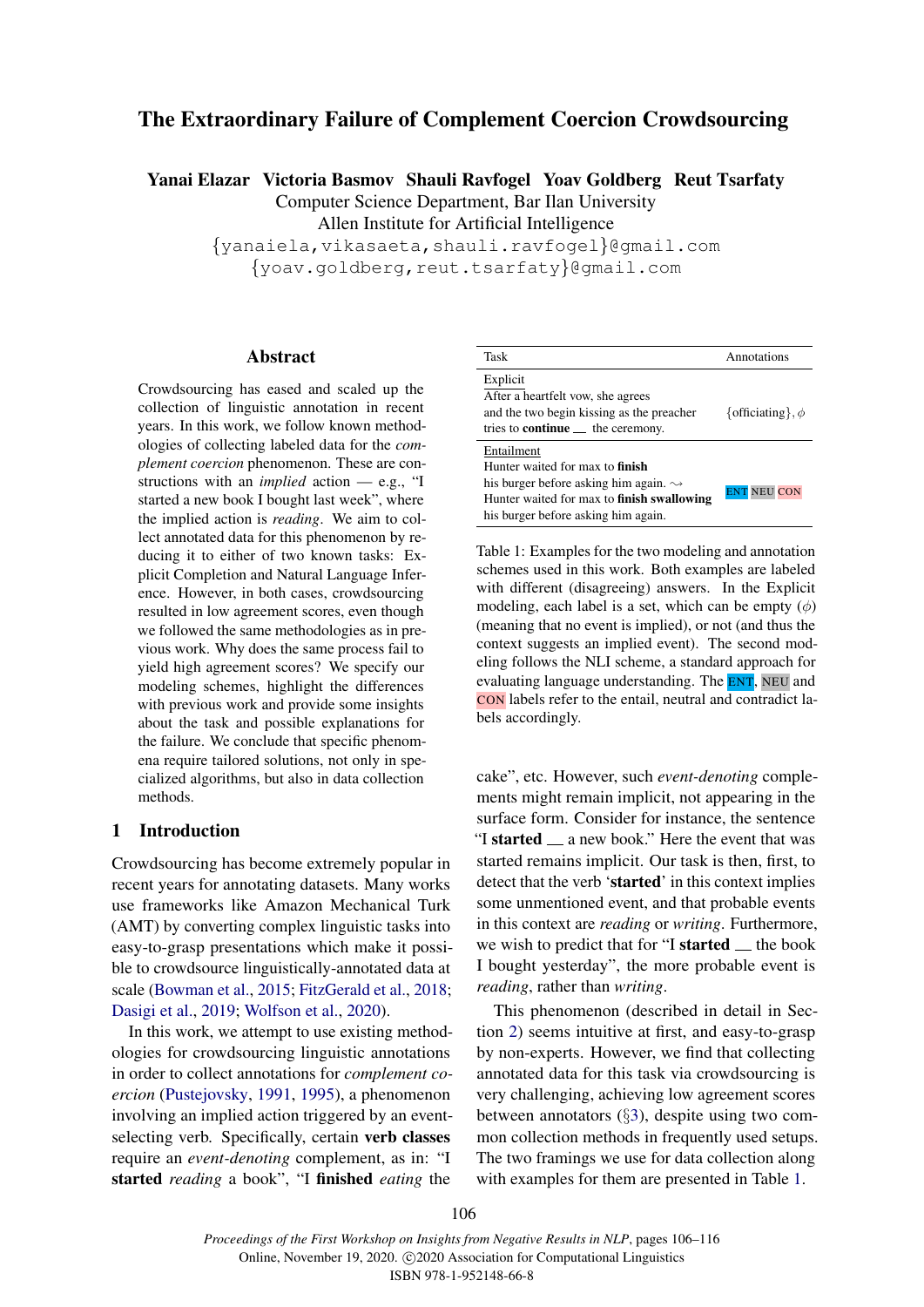These low agreement scores come as a surprise, given the large body of previous work on crowdsourcing linguistic annotations. Why do such issues arise when collecting data for *complement coercion*, while for similar phenomena the same approaches yield successful results? Although it is difficult to answer this question, we aim to highlight the similarities and the differences with other tasks, and provide some insights into this question.

#### <span id="page-1-0"></span>2 Background

Complement Coercion We are interested in the linguistic phenomenon of *complement coercion*. [1](#page-1-1) In complement coercion, there is a clash between an expectation for a verb argument denoting an event, and the appearance of a noun argument denoting an entity. Uncovering the covert event requires the comprehender to infer the implied event by invoking the comprehender's lexical semantics and/or world knowledge [\(Zarcone et al.,](#page-7-1) [2017\)](#page-7-1).

Consider Examples [1](#page-1-2) and [2](#page-1-3) below, with an implicit event of *reading* or *writing* missing in the surface form. Inferring the implicit event (marked  $\Box$ ) is necessary in order to construe the full semantics of this sentence.

- <span id="page-1-2"></span>1. I started  $\equiv$  a new book.
- <span id="page-1-3"></span>2. I started  $\equiv$  a new book I bought last week.

The reconstruction of the covert event requires an interplay between semantics<sup>[2](#page-1-4)</sup> and world knowl-edge. In example [1](#page-1-2) above, the prefix "I started  $\equiv$  " with the event-selecting verb *started* triggers expectations for some event-denoting object (*reading*, *writing*, *eating*, *watching*, etc). The object that follows, "a new book", narrows down the expectations — based on world knowledge. As [McGregor et al.](#page-6-2) [\(2017\)](#page-6-2) puts it, "Different nouns grant privileged access to different activities, particularly those which are most frequently performed with the entities they denote". Although the entity narrows down the set of possible events, the implied event might remain ambiguous (in Example [1,](#page-1-2) both *reading* and *writing* are plausible, but *eating* is not). As can be seen in Example [2,](#page-1-3) additional context, as in "I bought last week", provides further world-knowledge cues, towards accessing a more specific event (in this case

*reading* is more likely than *writing*), thus resolving the remaining ambiguity.

Complement coercion is particularly frequent with certain verb classes, including *aspectual verbs* — verbs that "describe the initiation, termination, or continuation of an activity" [\(Levin,](#page-6-3) [1993\)](#page-6-3) — such as: 'start', 'begin', 'continue' and 'finish' [\(McGre](#page-6-2)[gor et al.,](#page-6-2) [2017\)](#page-6-2). This set of verbs is the focus of our work. Note however, that such verbs may appear in similar constructions that do *not* imply any covert action or event. For instance, in the following sentence:

#### 3. I started a new company.

Here, the verb 'start' is used as an entity-selecting (and not event-selecting) verb, a synonym of 'found' or 'establish'. See more examples of similar non-coercive constructions in Appendix [B.](#page-8-1)

Annotated data for complement coercion [\(Puste](#page-7-2)[jovsky et al.,](#page-7-2) [2010\)](#page-7-2) was collected in the past, based on a tailor-made annotation methodology [\(Puste](#page-7-3)[jovsky et al.,](#page-7-3) [2009\)](#page-7-3), consisting of a multi-step process that includes word-sense disambiguation by experts. The annotation focused on coercion detection (as well as labeling the arguments type) and did not involve identifying the implied action. Here, we aim to collect complement coercion data via non-expert annotation, at scale, to test whether models can recover the implicit events and resolve the emerging ambiguities.

Crowdsourcing NLI NLI, originally framed as Recognizing Textual Entailment (RTE), has become a standard framework for testing reasoning capabilities of models. It originated from the work by [Dagan et al.](#page-5-3) [\(2005\)](#page-5-3), where a small dataset was curated by experts using precise guidelines with a specific focus on lexical and syntactic variability rather than delicate logical issues, while dismissing cases of disagreements or ambiguity. [Bowman et al.](#page-5-0) [\(2015\)](#page-5-0); [Williams et al.](#page-7-4) [\(2018\)](#page-7-4) then scaled up the task and crowdsourced large-scale NLI datasets. In contrast to [Dagan et al.](#page-5-3) [\(2005\)](#page-5-3), the task definitions were short and loose, relying on the annotators' common sense understanding. Many works since have been using the NLI framework and the crowdsourcing procedure associated with it to test models for different language phenomena [\(Marelli et al.,](#page-6-4) [2014;](#page-6-4) [Lai et al.,](#page-6-5) [2017;](#page-6-5) [Naik et al.,](#page-6-6) [2018;](#page-6-6) [Ross and](#page-7-5) [Pavlick,](#page-7-5) [2019;](#page-7-5) [Yanaka et al.,](#page-7-6) [2020\)](#page-7-6).

<span id="page-1-1"></span> $1$ Complement coercion has been studied in linguistics from many theoretical viewpoints. See Appendix [A](#page-8-0) for background.

<span id="page-1-4"></span> ${}^{2}E.g.,$  understanding the difference between entitydenoting and event-denoting elements.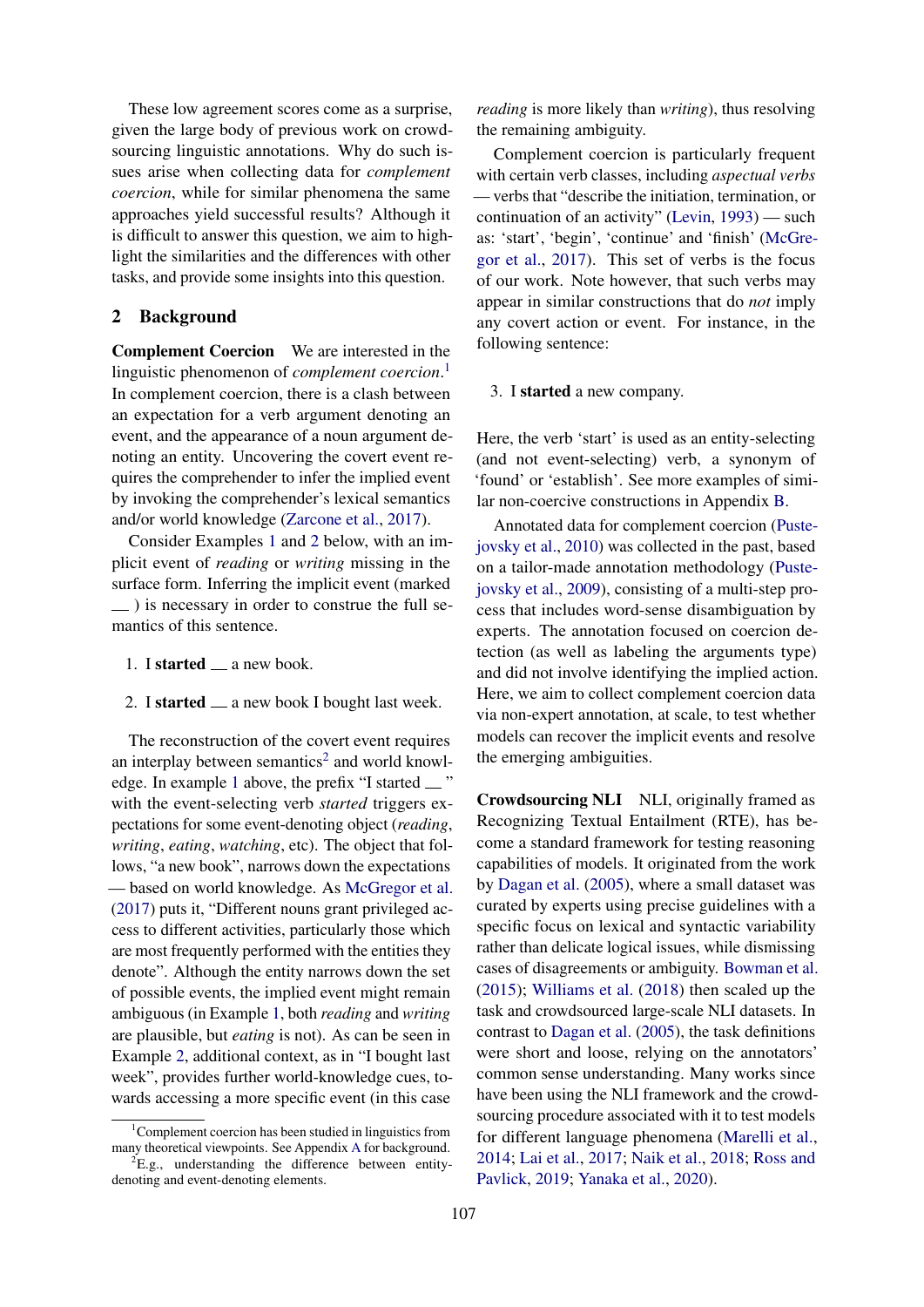#### <span id="page-2-0"></span>3 Copmlement Coercion Crowdsourcing

### 3.1 Explicit Completion Attempt

We begin by directly modeling the phenomenon. For a set of sentences containing possibly-coercive verbs, we wish to determine for each verb if it entails an implicit event, and if so, to figure out what the event is. This direct task-definition approach is reminiscent of studies that collected annotated data for other missing elements phenomena, such as Verb-Phrase Ellipsis [\(Bos and Spenader,](#page-5-4) [2011\)](#page-5-4), Numeric Fused-Heads [\(Elazar and Goldberg,](#page-5-5) [2019\)](#page-5-5), Bridging [\(Roesiger,](#page-7-7) [2018;](#page-7-7) [Hou et al.,](#page-5-6) [2018\)](#page-5-6) and Sluicing [\(Hansen and Søgaard,](#page-5-7) [2020\)](#page-5-7). However, when attempting to crowdsource and label complement coercion instances, we reach very low agreement scores in the first step: determining whether there is an implied event or not. We discuss this experiment in greater detail in Appendix [C.](#page-8-2)

#### <span id="page-2-5"></span>3.2 NLI for Complement Coercion

In light of the low agreements on explicit modeling of the task of complement coercion, we turn to a different crowdsourcing approach which was proven successful for many linguistic phenomena – using NLI as discussed above (§[2\)](#page-1-0). NLI was used to collect data for a wide range of linguistic phenomena: Paraphrase Inference, Anaphora Resolution, Numerical Reasoning, Implicatures and more [\(White](#page-7-8) [et al.,](#page-7-8) [2017;](#page-7-8) [Poliak et al.,](#page-6-7) [2018;](#page-6-7) [Jeretic et al.,](#page-6-8) [2020;](#page-6-8) [Yanaka et al.,](#page-7-6) [2020;](#page-7-6) [Naik et al.,](#page-6-6) [2018\)](#page-6-6) (see [Poliak](#page-6-9) [\(2020\)](#page-6-9)). Therefore, we take a similar approach, with similar methodologies, and make use of NLI as an evaluation setup for the complement coercion phenomenon.

Here we do not directly model the identification and recovery of event verbs, but rather, we reduce it to an NLI task. Intuitively, if in Example [2](#page-1-3) the semantically plausible implied event is *reading*, we expect the sentence "I started a book I bought last week" to *entail* a sentence that contains the event explicitly: "I started *reading* a book I bought last week" (Table  $2$ ).<sup>[3](#page-2-2)</sup> In contrast, we expect "I started a book" to be *neutral* with respect to "I started *reading* a book", since both *reading* and *writing* are plausible in that context, and there is no reason to prefer one of these complements over the other. Examples of this format, along with the different labels we employ, are shown in Table [2.](#page-2-1)

<span id="page-2-1"></span>

| Example                                                                                                 | Label             |
|---------------------------------------------------------------------------------------------------------|-------------------|
| I started a book I bought last week. $\rightsquigarrow$<br>I started reading a book I bought last week. | <b>ENT</b>        |
| I started a book. $\rightsquigarrow$<br>I started reading a book.<br>I started eating a book.           | <b>NEU</b><br>CON |

Table 2: Examples for NLI pairs with a complement coercion structure. The **ENT**, NEU and **CON** labels refers to entail, neutral and contradict accordingly.

Corpus Candidates In order to keep the task simple, we avoid complexities of lexical, semantic and grammatical differences. Each example is composed of a minimal-pair [\(Kaushik et al.,](#page-6-10) [2019;](#page-6-10) [Warstadt et al.,](#page-7-9) [2020;](#page-7-9) [Gardner et al.,](#page-5-8) [2020\)](#page-5-8) consisting of two sentences; one as the premise and the other as the hypothesis. We construct minimal pairs as follows: First, we extract dependencyparsed sentences from the Book Corpus [\(Zhu et al.,](#page-7-10) [2015\)](#page-7-10) containing the lemma of one of the verbs: 'start', 'begin', 'continue' and 'finish'.[4](#page-2-3) Then, we keep sentences where the anchor verb is attached to another verb with an 'xcomp' dependency<sup>[5](#page-2-4)</sup> (e.g. 'started' in "started reading"). These sentences are used as the hypotheses. To construct the premises, we remove the dependent verb (e.g. 'read'), as well as all the words between the anchor and the dependent verb (e.g. 'to' in the infinitive form: "to read"). Additional examples are provided in Appendix [D.](#page-9-0)

Note that this procedure sometimes generates ungrammatical or implausible sentences, which are flagged by the annotators.

Crowdsourcing Procedure We follow the standard procedure of collecting NLI data with crowdsourcing and collect annotations from Amazon Mechanical Turk (AMT). Specifically, we follow the instruction from [Glockner et al.](#page-5-9) [\(2018\)](#page-5-9), which involves three questions:

- 1. Do the sentences describe the same event?
- 2. Does the new sentence add new information to the original sentence?
- 3. Is the new sentence incorrect/ungrammatical?

We discard any example which at least one worker marked as incorrect/ungrammatical. If the answer

<span id="page-2-2"></span> $3$ We follow [Bowman et al.](#page-5-0) [\(2015\)](#page-5-0), who modeled entailment based on event coreference.

<span id="page-2-3"></span><sup>&</sup>lt;sup>4</sup>These are frequent verbs that often appear in complement coercion constructions [\(McGregor et al.,](#page-6-2) [2017\)](#page-6-2).

<span id="page-2-4"></span>We use spaCy's parser [\(Honnibal and Johnson,](#page-5-10) [2015;](#page-5-10) [Honnibal and Montani,](#page-5-11) [2017\)](#page-5-11).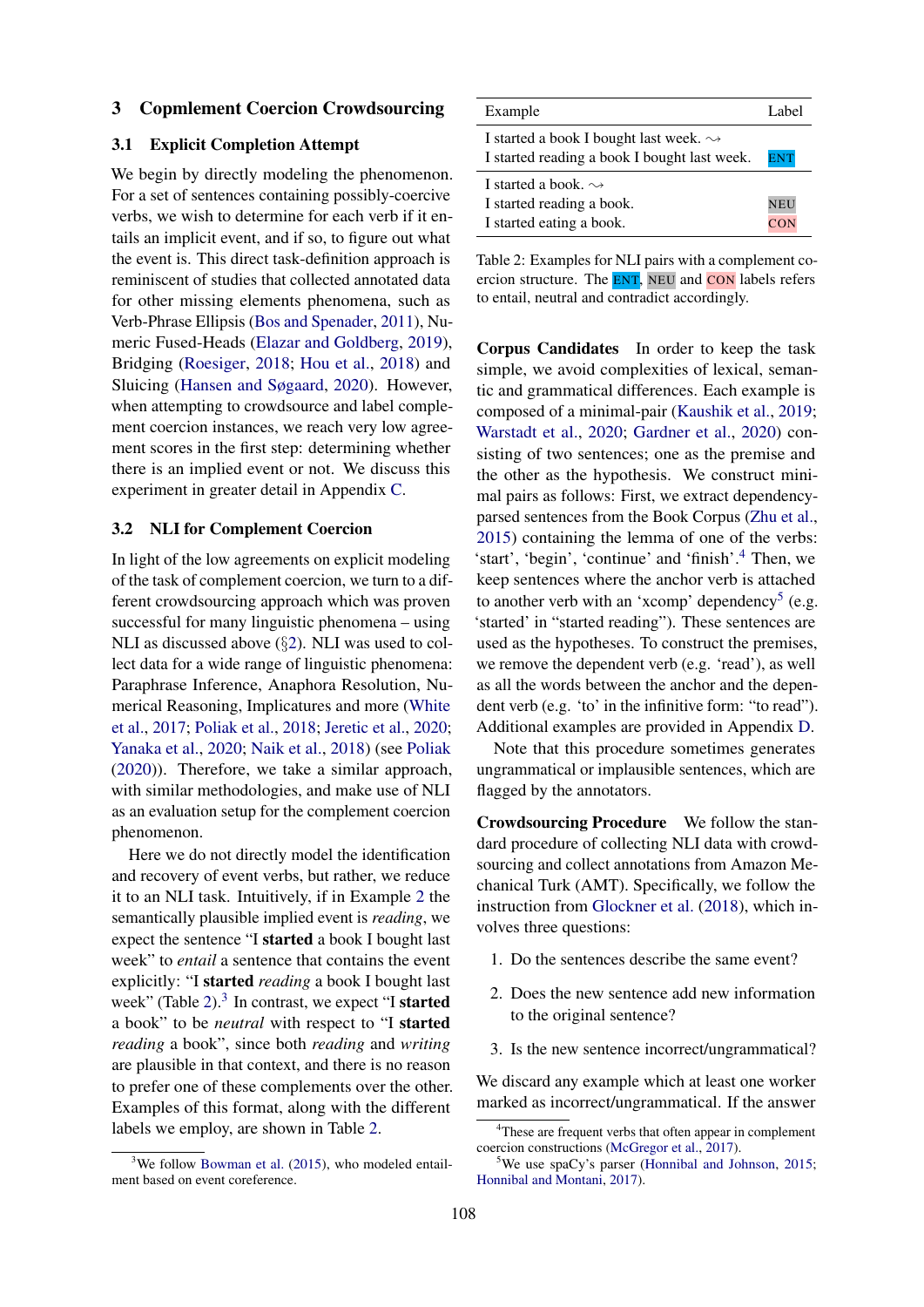to the first question was negative, we considered the label as contradict. Otherwise, we considered the label as entail if the answer to the second question was negative, and neutral if it was positive. A screenshot of the interface is displayed in Figure [2](#page-9-1) in the Appendix.

We require an approved rate of at least 99%, at least 5000 completed HITs, and filter workers to be from English-speaking countries. We also condition the turkers to pass a validation test with a perfect score. We pay 8 cents per HIT.

**Results** We collect  $76<sup>6</sup>$  $76<sup>6</sup>$  $76<sup>6</sup>$  pairs (after filtering ungrammatical sentences), each labeled by three different annotators. The Fleiss Kappa [\(Fleiss,](#page-5-12) [1971\)](#page-5-12) agreement is  $k = 0.24$ . This score is remarkably low, compared to previous work that similarly collected NLI labels and achieved scores between 0.61 and 0.7. Why does this happen? Consider the following examples, along with their labels:

- <span id="page-3-1"></span>4. "We finished Letterman and I got up from the couch and said, I'm going to bed."  $\rightsquigarrow$ "We finished *watching* Letterman and I got up from the couch and said, I'm going to bed." ENT ENT ENT
- <span id="page-3-2"></span>5. "Flo set the sack of sausage and egg biscuits on the counter right as the young man finished his case."  $\rightsquigarrow$

"Flo set the sack of sausage and egg biscuits on the counter right as the young man finished *pleading* his case." ENT NEU CON

<span id="page-3-3"></span>6. "We start the interviews later today."  $\rightsquigarrow$ "We start *shooting* the interviews later today." NEU CON CON

Example [4](#page-3-1) was labeled by all three annotators as *entail*. However, annotators were in disagreement on examples [5,](#page-3-2) [6.](#page-3-3) Example [5](#page-3-2) was annotated with all three possible labels (entail, contradict and neutral). Indeed, different readings of this phrase are possible — more formally, different readers *construe* the meaning of the utterance differently; "*[Construal] is a dynamic process of meaning construction, in which speakers and hearers encode and decode, respectively*" [\(Trott et al.,](#page-7-11) [2020\)](#page-7-11). An annotator who understands the word 'case' as a legal case, will choose *entail*, while an annotator

who interprets 'case' as a bag and imagines a different background story (for example, a young man packing a brief-case), will choose *contradict*. Finally, an annotator who thinks of both scenarios will choose *neutral*, which can be argued to be the correct answer. However, we find that for a human hearer, holding both scenarios in mind at the same time is hard, which we attribute to the *construal* of meanings. When a human construes an interpretation, they construes it in a single fashion until primed otherwise. So, it is not natural to conceive competing meaning scenarios when one is already "locked in" on a specific construal.

Although the sentence pairs were carefully built to exclude lexical and syntactic variances, ambiguous sentences such as the above recur throughout the dataset. We believe that these disagreements are inherent to this type of problem, and are not due to other factors such as poor annotations. As evidence, the authors of this work also annotated a subset of these examples and reached a similar (low) agreement.

### 4 Discussion

Inherent Disagreements in Human Textual Inferences Recently, [Pavlick and Kwiatkowski](#page-6-11) [\(2019\)](#page-6-11) discussed a similar trend of disagreements in five popular NLI datasets (RTE [\(Dagan](#page-5-3) [et al.,](#page-5-3) [2005\)](#page-5-3), SNLI [\(Bowman et al.,](#page-5-0) [2015\)](#page-5-0), MNLI [\(Williams et al.,](#page-7-4) [2018\)](#page-7-4), JOCI [\(Zhang et al.,](#page-7-12) [2017\)](#page-7-12) and DNC [\(Poliak et al.,](#page-6-7) [2018\)](#page-6-7)). In their study, annotators had to select the degree to which a premise entails a hypothesis, on a scale [\(Chen](#page-5-13) [et al.,](#page-5-13) [2020\)](#page-5-13) (instead of discrete labels). [Pavlick](#page-6-11) [and Kwiatkowski](#page-6-11) [\(2019\)](#page-6-11) show that even though these datasets are reported to have high agreement scores, specific examples suffer from inherent disagreements. For instance, in about 20% of the inspected examples, "there is a nontrivial second component" (e.g. entailment and neutral). Our findings are related to theirs, although not identical: while the disagreements they report are due to the individuals' interpretations of a situation, in our case, disagreements are due to the difficulty in imagining a different scenario. While some works propose to collect annotator disagreements and use them as inputs [\(Plank et al.,](#page-6-12) [2014;](#page-6-12) [Palomaki et al.,](#page-6-13) [2018\)](#page-6-13) (see [Pavlick and Kwiatkowski](#page-6-11) [\(2019\)](#page-6-11) for an elaborated overview), this will not hold in our case, because only one of the labels is typically correct.

However, the bottom-line is the same: these dis-

<span id="page-3-0"></span> $6$ We stopped at 76 examples since we did not see fit to annotate more data with the low agreements we obtained.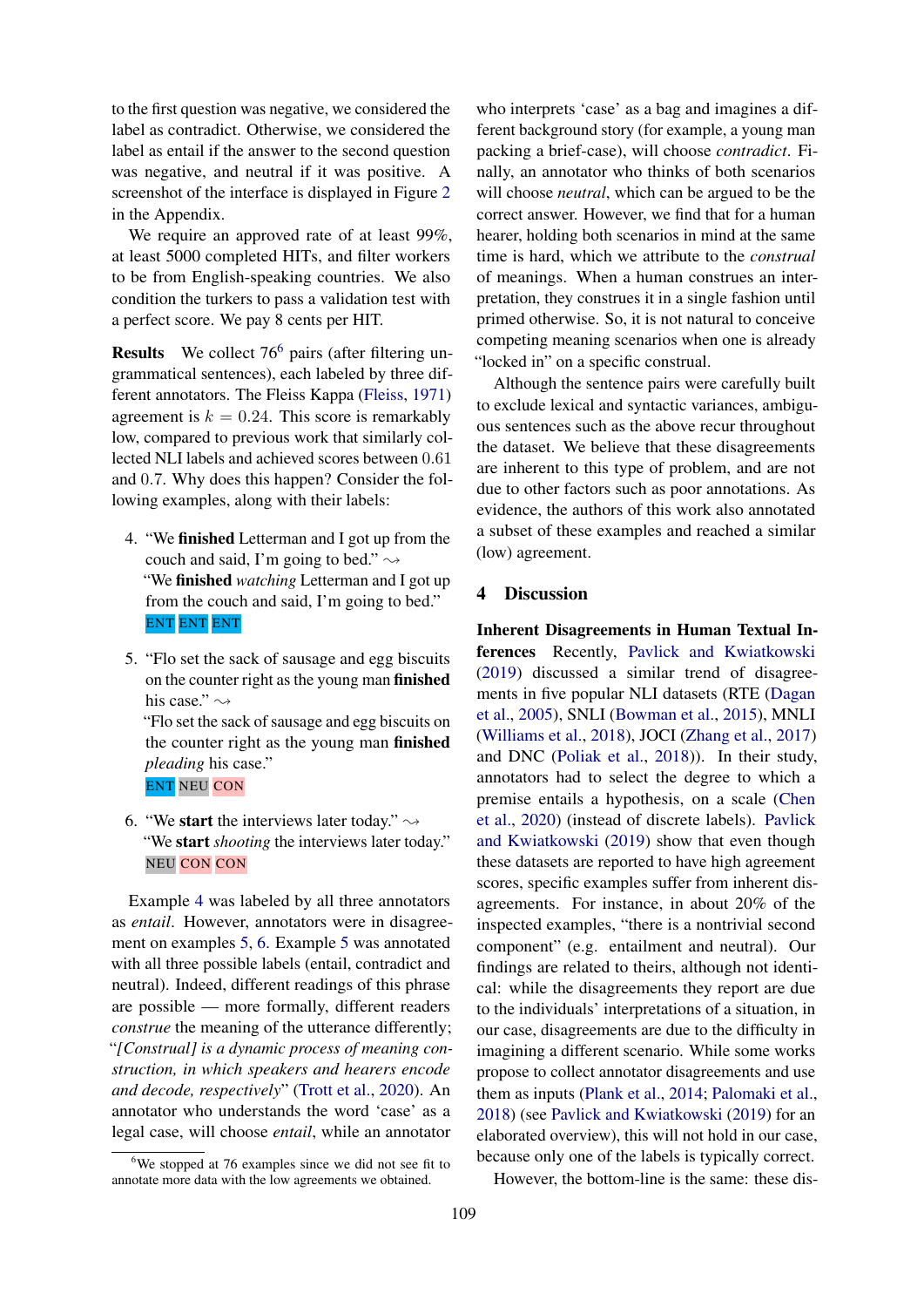agreements cannot be dismissed as 'noise', they are more profound. We hypothesize that when tackling specific phenomena like the one we address in this work, which involve sources of disagreements that are often 'ignored' (not intentionally) during the collection of large datasets, $\frac{7}{1}$  $\frac{7}{1}$  $\frac{7}{1}$  these sources of disagreements are highlighted and manifest themselves more clearly. This results in low agreement scores as we see in our study.

Scale Annotations Recent works have proposed to collect labels for NLI pairs on a scale [\(Pavlick](#page-6-11) [and Kwiatkowski,](#page-6-11) [2019;](#page-6-11) [Chen et al.,](#page-5-13) [2020;](#page-5-13) [Nie](#page-6-14) [et al.,](#page-6-14) [2020\)](#page-6-14). Although we agree that this technique may produce a more fine-grained understanding of human judgments, [Pavlick and Kwiatkowski](#page-6-11) [\(2019\)](#page-6-11); [Nie et al.](#page-6-14) [\(2020\)](#page-6-14) observed that scale annotations may result in a multi-modality of the distribution. The different distributions can be viewed as different construals, where each individual interprets the example differently.

Task Definition Another issue might arise from the task definition itself. As opposed to annotation efforts for linguistic tasks such as parsing [\(Marcus](#page-6-15) [et al.,](#page-6-15) [1993\)](#page-6-15) and semantic role labeling [\(Carreras](#page-5-14) and Màrquez, [2005\)](#page-5-14) that are carried out by expert annotators and often have annotation guidelines of dozens of pages, the transition to crowdsourcing has reduced the guidelines to a few phrases, and expert annotators have been replaced by laymen. This transition required to simplify the guidelines and to avoid complex definition and corner-cases. Even though crowdsourcing enabled an easier annotation process and collection of huge amounts of data, it also came with a cost: lack of refined definitions and relying on people's "common sense" and "intuition". However, as we see in this work, such intuitions are not consistent across individuals and are not sufficient for some tasks. We believe that, similar to the issues mentioned above, the lack of proper definitions tends to amplify disagreements when dealing with specific phenomena, which was often the reason behind the elaborated and long guidelines in classic datasets [\(Kalouli et al.,](#page-6-16) [2019\)](#page-6-16). Possible Solution As we approach "solving" current NLP dataset, which were once perceived as complicated, we also reach an understanding that the datasets at hand do not reflect the full capacity of language, and specific linguistic phenomena, which may posses specific challenges, are lost in

<span id="page-4-0"></span> $7$ Due to large scale annotations, 'marginal' phenomena might be ignored to keep the instructions clear and concise.

the crowds. Some phenomena turn out to be more complex, and require specific solutions. In this work we show that, like we do with algorithmic solutions we need to reconsider the data collection process. We hold that data collection for these phenomena also require training of the annotators [\(Roit et al.,](#page-7-13) [2020;](#page-7-13) [Pyatkin et al.,](#page-7-14) [2020\)](#page-7-14), whether experts or crowdsourcing workers, and may also require coming up with novel annotation protocols.

Another potential solution is to use deliberation between the workers as a mean to improve agreement [\(Schaekermann et al.,](#page-7-15) [2018\)](#page-7-15). With respect to the disagreements we observed, a deliberation between workers would allow them to share the construals each individual had imagined, thus reaching a consensus on the labels. It would also serve as a training for recovering more construals, allowing them to better identify the *neutral* cases.

### 5 Conclusions

In this work, we attempt to crowdsource annotations for complement coercion constructions. We use two modeling methods, which were successful in similar settings, but resulted in low agreement scores in our setup. We highlight some of the issues we believe are causing the disagreements. The main one being different construals [\(Trott et al.,](#page-7-11) [2020\)](#page-7-11) of the utterances by different people — as well as the difficulty to consider a different one, once fixating on a specific construal — that led to different answers. We connect our findings to previous work that observed some inherent disagreement in human judgments in popular datasets, such as SNLI and MNLI [\(Pavlick and Kwiatkowski,](#page-6-11) [2019\)](#page-6-11). Although this issue is less prominent in these datasets (which is manifested as higher agreement scores), we notice that when tackling a *specific* phenomenon, e.g. involving implicit elements, these issues may arise.

We also argue that the *lack* of detailed definitions in the commonly used NLI tasks may lead to poor performance on small buckets of language-specific phenomena. This drop might be lost in large-scale datasets, but may have critical effects when modeling and studying specific phenomena. As a community, we claim, we should seek to identify those buckets and further investigate them, using more profound approaches for data collection, with clear and grounded definitions. We hope that our attempted trial in data collection will allow others to learn from our failure.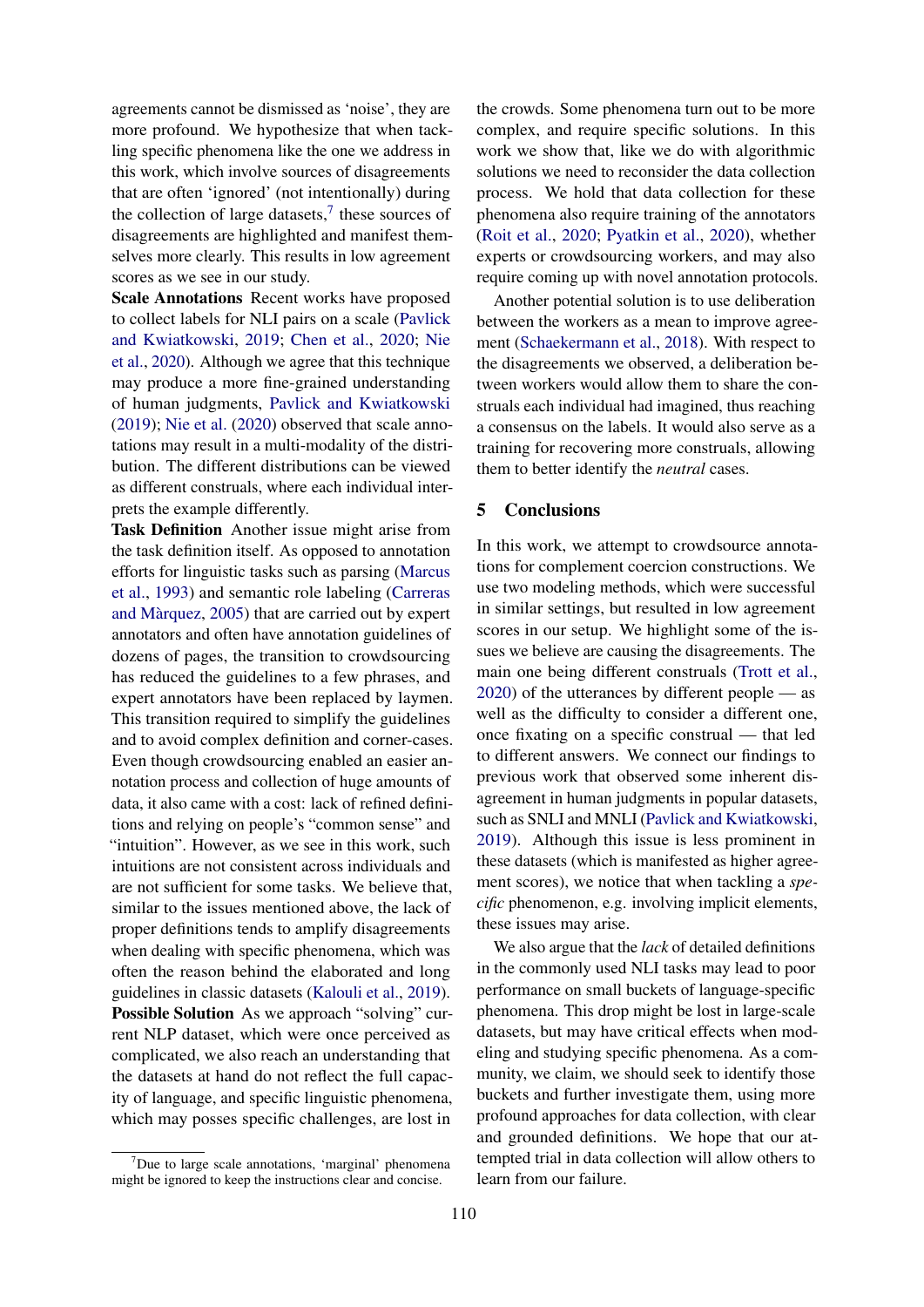#### Acknowledgments

We would like to thank Adam Poliak and Abhilasha Ravichander for providing valuable feedback on this paper. Moreover, we would like to thank the reviewers, as well as the workshop organizers for their constructive reviews. Yanai Elazar is grateful to be partially supported by the PBC fellowship for outstanding Phd candidates in Data Science. This project has received funding from the Europoean Research Council (ERC) under the Europoean Union's Horizon 2020 research and innovation programme, grant agreement No. 802774 (iEXTRACT) and grant agreement No. 677362 (NLPRO).

### References

- <span id="page-5-16"></span>Roberto G. de Almeida and Roberto G. Veena D. Dwivedi. 2008. Coercion without lexical decomposition: Type-shifting effects revisited. *The Canadian Journal of Linguistics / La revue canadienne de linguistique*, 53:301 – 326.
- <span id="page-5-4"></span>Johan Bos and Jennifer Spenader. 2011. An annotated corpus for the analysis of vp ellipsis. *Language Resources and Evaluation*, 45(4):463–494.
- <span id="page-5-0"></span>Samuel R. Bowman, Gabor Angeli, Christopher Potts, and Christopher D. Manning. 2015. A large annotated corpus for learning natural language inference. In *Proceedings of the 2015 Conference on Empirical Methods in Natural Language Processing (EMNLP)*. Association for Computational Linguistics.
- <span id="page-5-14"></span>Xavier Carreras and Lluís Màrquez. 2005. Introduction to the conll-2005 shared task: Semantic role labeling. In *Proceedings of the ninth conference on computational natural language learning (CoNLL-2005)*, pages 152–164.
- <span id="page-5-13"></span>Tongfei Chen, Zhengping Jiang, Adam Poliak, Keisuke Sakaguchi, and Benjamin Van Durme. 2020. Uncertain natural language inference. In *Proceedings of The 58th Annual Meeting of the Association for Computational Linguistics (ACL)*.
- <span id="page-5-3"></span>Ido Dagan, Oren Glickman, and Bernardo Magnini. 2005. The pascal recognising textual entailment challenge. In *Machine Learning Challenges Workshop*, pages 177–190. Springer.
- <span id="page-5-2"></span>Pradeep Dasigi, Nelson F Liu, Ana Marasovic, Noah A Smith, and Matt Gardner. 2019. Quoref: A reading comprehension dataset with questions requiring coreferential reasoning. In *Proceedings of the 2019 Conference on Empirical Methods in Natural Language Processing and the 9th International Joint Conference on Natural Language Processing (EMNLP-IJCNLP)*, pages 5927–5934.
- <span id="page-5-5"></span>Yanai Elazar and Yoav Goldberg. 2019. [Where's my](https://doi.org/10.1162/tacl_a_00280) [head? definition, data set, and models for numeric](https://doi.org/10.1162/tacl_a_00280) [fused-head identification and resolution.](https://doi.org/10.1162/tacl_a_00280) *Transactions of the Association for Computational Linguistics*, 7:519–535.
- <span id="page-5-1"></span>Nicholas FitzGerald, Julian Michael, Luheng He, and Luke Zettlemoyer. 2018. Large-scale qa-srl parsing. In *Proceedings of the 56th Annual Meeting of the Association for Computational Linguistics (Volume 1: Long Papers)*, pages 2051–2060.
- <span id="page-5-12"></span>Joseph L Fleiss. 1971. Measuring nominal scale agreement among many raters. *Psychological bulletin*, 76(5):378.
- <span id="page-5-8"></span>Matt Gardner, Yoav Artzi, Victoria Basmova, Jonathan Berant, Ben Bogin, Sihao Chen, Pradeep Dasigi, Dheeru Dua, Yanai Elazar, Ananth Gottumukkala, Nitish Gupta, Hanna Hajishirzi, Gabriel Ilharco, Daniel Khashabi, Kevin Lin, Jiangming Liu, Nelson F. Liu, Phoebe Mulcaire, Qiang Ning, Sameer Singh, Noah A. Smith, Sanjay Subramanian, Reut Tsarfaty, Eric Wallace, Ally Zhang, and Ben Zhou. 2020. Evaluating nlp models via contrast sets. *arXiv preprint*.
- <span id="page-5-9"></span>Max Glockner, Vered Shwartz, and Yoav Goldberg. 2018. [Breaking NLI systems with sentences that re](https://doi.org/10.18653/v1/P18-2103)[quire simple lexical inferences.](https://doi.org/10.18653/v1/P18-2103) In *Proceedings of the 56th Annual Meeting of the Association for Computational Linguistics (Volume 2: Short Papers)*, pages 650–655, Melbourne, Australia. Association for Computational Linguistics.
- <span id="page-5-17"></span>Daniele Godard and Jacques Jayez. 1993. [Towards a](https://www.aclweb.org/anthology/E93-1021) [proper treatment of coercion phenomena.](https://www.aclweb.org/anthology/E93-1021) In *Sixth Conference of the European Chapter of the Association for Computational Linguistics*, Utrecht, The Netherlands. Association for Computational Linguistics.
- <span id="page-5-15"></span>A. E. Goldberg. 1995. *Constructions: A construction grammar approach to argument structure.* Chicago: University of Chicago Press.
- <span id="page-5-7"></span>Victor Petrén Bach Hansen and Anders Søgaard. 2020. What do you mean'why?': Resolving sluices in conversations. In *AAAI*, pages 7887–7894.
- <span id="page-5-10"></span>Matthew Honnibal and Mark Johnson. 2015. An improved non-monotonic transition system for dependency parsing. In *Proceedings of the 2015 conference on empirical methods in natural language processing*, pages 1373–1378.
- <span id="page-5-11"></span>Matthew Honnibal and Ines Montani. 2017. spacy 2: Natural language understanding with bloom embeddings, convolutional neural networks and incremental parsing. *To appear*, 7(1).
- <span id="page-5-6"></span>Yufang Hou, Katja Markert, and Michael Strube. 2018. [Unrestricted bridging resolution.](https://doi.org/10.1162/COLI{_}a{_}00315) *Computational Linguistics*, 44(2):237–284.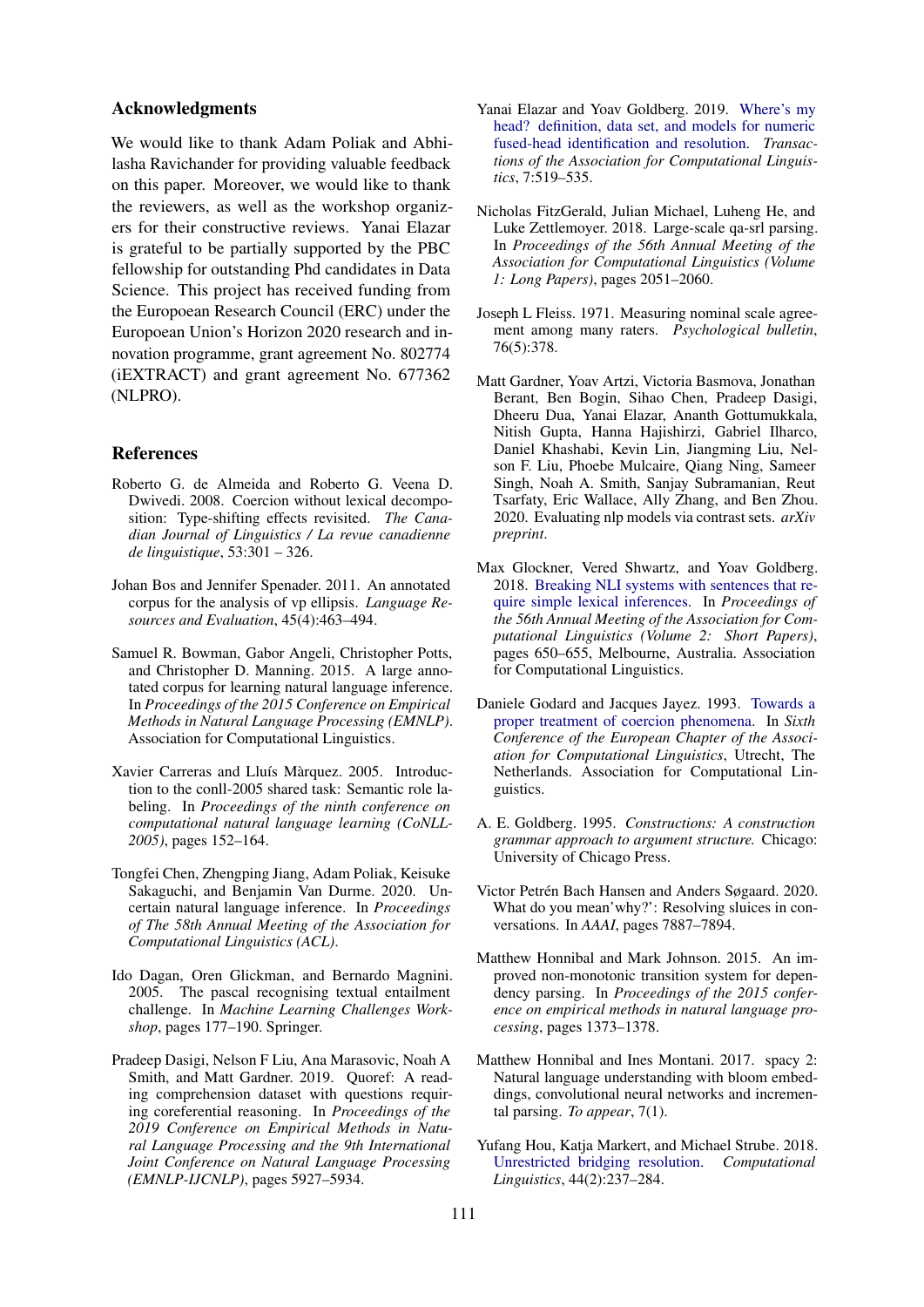- <span id="page-6-22"></span>E. Matthew Husband, Lisa A. Kelly, and David C. Zhu. 2011. Using complement coercion to understand the neural basis of semantic composition: Evidence from an fmri study. *Journal of Cognitive Neuroscience*, 23:3254–3266.
- <span id="page-6-17"></span>Ray Jackendoff. 1996. The architecture of the language faculty. MIT Press.
- <span id="page-6-18"></span>Ray Jackendoff. 2002. Foundations of language: Brain, meaning, grammar, evolution.
- <span id="page-6-8"></span>Paloma Jeretic, Alex Warstadt, Suvrat Bhooshan, and Adina Williams. 2020. [Are natural language infer](https://doi.org/10.18653/v1/2020.acl-main.768)[ence models IMPPRESsive? Learning IMPlicature](https://doi.org/10.18653/v1/2020.acl-main.768) [and PRESupposition.](https://doi.org/10.18653/v1/2020.acl-main.768) In *Proceedings of the 58th Annual Meeting of the Association for Computational Linguistics*, pages 8690–8705, Online. Association for Computational Linguistics.
- <span id="page-6-16"></span>Aikaterini-Lida Kalouli, Annebeth Buis, Livy Real, Martha Palmer, and Valeria dePaiva. 2019. Explaining simple natural language inference. In *Proceedings of the 13th Linguistic Annotation Workshop*, pages 132–143.
- <span id="page-6-10"></span>Divyansh Kaushik, Eduard Hovy, and Zachary Lipton. 2019. Learning the difference that makes a difference with counterfactually-augmented data. In *International Conference on Learning Representations*.
- <span id="page-6-19"></span>Zoltán Kövecses and Günter Radden. 1998. Metonymy: Developing a cognitive linguistic view. *Cognitive linguistics*, 9(1):37–77.
- <span id="page-6-20"></span>Gina R. Kuperberg, Arim Choi, Neil Cohn, Martin Paczynski, and Ray Jackendoff. 2010. Electrophysiological correlates of complement coercion. *Journal of Cognitive Neuroscience*, 22:2685–2701.
- <span id="page-6-5"></span>Alice Lai, Yonatan Bisk, and Julia Hockenmaier. 2017. Natural language inference from multiple premises. In *Proceedings of the Eighth International Joint Conference on Natural Language Processing (Volume 1: Long Papers)*, pages 100–109.
- <span id="page-6-3"></span>Beth Levin. 1993. *English Verb Classes and Alternations*. The University of Chicago Press.
- <span id="page-6-15"></span>Mitchell Marcus, Beatrice Santorini, and Mary Ann Marcinkiewicz. 1993. Building a large annotated corpus of english: The penn treebank.
- <span id="page-6-4"></span>Marco Marelli, Stefano Menini, Marco Baroni, Luisa Bentivogli, Raffaella Bernardi, Roberto Zamparelli, et al. 2014. A sick cure for the evaluation of compositional distributional semantic models. In *LREC*, pages 216–223.
- <span id="page-6-21"></span>Brian McElree, Liina Pylkkänen, Martin J. Pickering, and Matthew J. Traxler. 2006. A time course analysis of enriched composition. *Psychonomic Bulletin & Review*, 13:53–59.
- <span id="page-6-2"></span>Stephen McGregor, Elisabetta Jezek, Matthew Purver, and Geraint Wiggins. 2017. [A geometric method for](https://www.aclweb.org/anthology/W17-6813) [detecting semantic coercion.](https://www.aclweb.org/anthology/W17-6813) In *IWCS 2017 - 12th International Conference on Computational Semantics - Long papers*.
- <span id="page-6-6"></span>Aakanksha Naik, Abhilasha Ravichander, Norman Sadeh, Carolyn Rose, and Graham Neubig. 2018. Stress test evaluation for natural language inference. In *Proceedings of the 27th International Conference on Computational Linguistics*, pages 2340–2353.
- <span id="page-6-14"></span>Yixin Nie, Xiang Zhou, and Mohit Bansal. 2020. [What](http://arxiv.org/abs/arXiv:2010.03532) [can we learn from collective human opinions on nat](http://arxiv.org/abs/arXiv:2010.03532)[ural language inference data?](http://arxiv.org/abs/arXiv:2010.03532)
- <span id="page-6-13"></span>Jennimaria Palomaki, Olivia Rhinehart, and Michael Tseng. 2018. A case for a range of acceptable annotations. In *SAD/CrowdBias@ HCOMP*, pages 19– 31.
- <span id="page-6-11"></span>Ellie Pavlick and Tom Kwiatkowski. 2019. Inherent disagreements in human textual inferences. *Transactions of the Association for Computational Linguistics*, 7:677–694.
- <span id="page-6-23"></span>Maria Mercedes Piñango and Ashwini Deo. 2016. Reanalyzing the complement coercion effect through a generalized lexical semantics for aspectual verbs. *J. Semantics*, 33:359–408.
- <span id="page-6-24"></span>Maria Piñango and Ashwini Deo. 2014. [Reanalyzing](https://doi.org/10.1093/jos/ffv003) [the complement coercion effect through a general](https://doi.org/10.1093/jos/ffv003)[ized lexical semantics for aspectual verbs.](https://doi.org/10.1093/jos/ffv003) *Journal of Semantics*, 33.
- <span id="page-6-12"></span>Barbara Plank, Dirk Hovy, and Anders Søgaard. 2014. Learning part-of-speech taggers with inter-annotator agreement loss. In *Proceedings of the 14th Conference of the European Chapter of the Association for Computational Linguistics*, pages 742–751.
- <span id="page-6-9"></span>Adam Poliak. 2020. A survey on recognizing textual entailment as an nlp evaluation.
- <span id="page-6-7"></span>Adam Poliak, Aparajita Haldar, Rachel Rudinger, J Edward Hu, Ellie Pavlick, Aaron Steven White, and Benjamin Van Durme. 2018. Collecting diverse natural language inference problems for sentence representation evaluation. In *Proceedings of the 2018 Conference on Empirical Methods in Natural Language Processing*, pages 67–81.
- <span id="page-6-0"></span>James Pustejovsky. 1991. The generative lexicon. *Comput. Linguistics*, 17:409–441.
- <span id="page-6-1"></span>James Pustejovsky. 1995. *The Generative Lexicon*. MIT Press, Cambridge, MA.
- <span id="page-6-25"></span>James Pustejovsky and Pierrette Bouillon. 1994. [On](https://www.aclweb.org/anthology/C94-2112) [the proper role of coercion in semantic typing.](https://www.aclweb.org/anthology/C94-2112) In *COLING 1994 Volume 2: The 15th International Conference on Computational Linguistics*.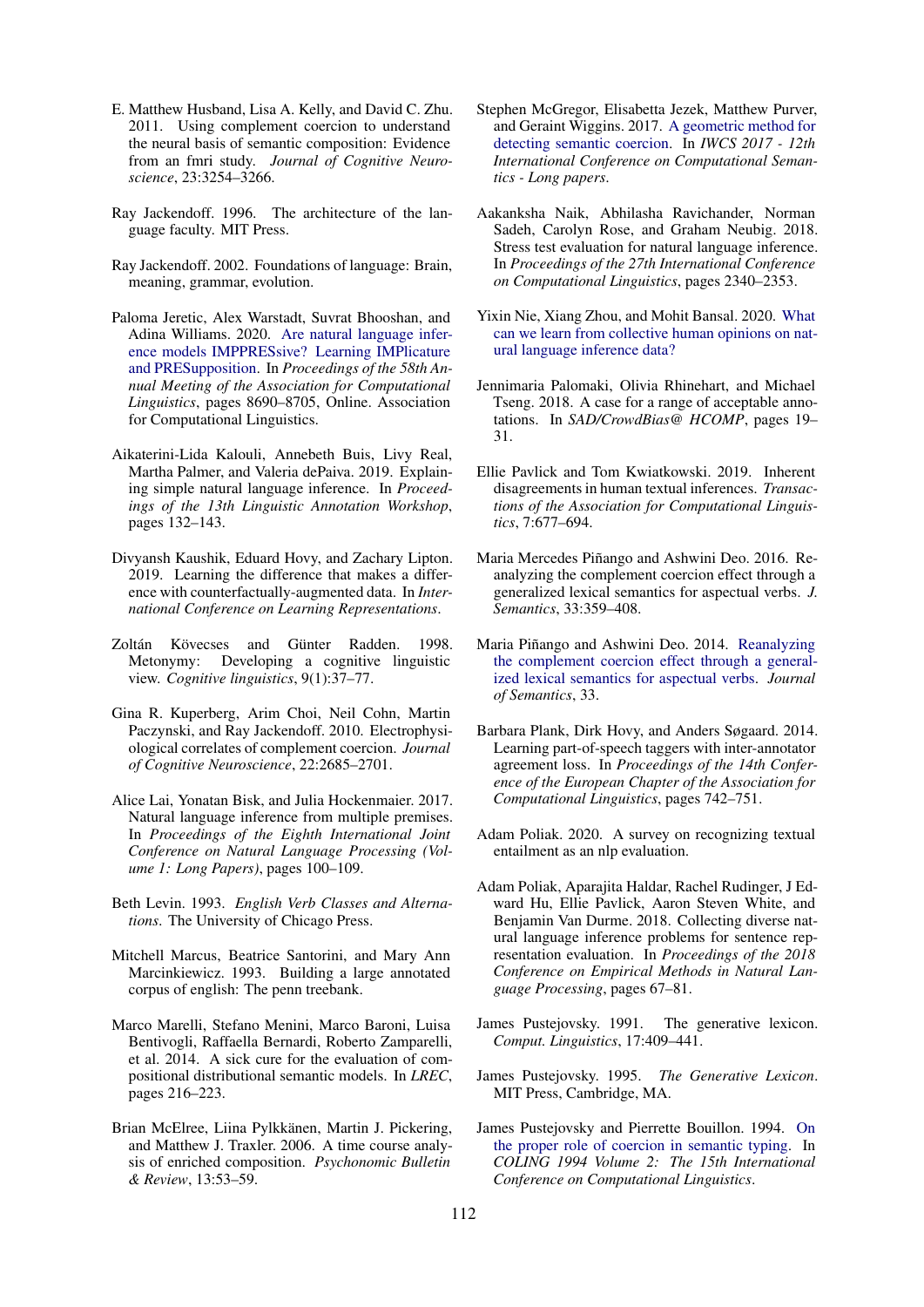- <span id="page-7-3"></span>James Pustejovsky, Jessica Moszkowicz, Olga Batiukova, and Anna Rumshisky. 2009. Glml: Annotating argument selection and coercion. In *Proceedings of the Eight International Conference on Computational Semantics*, pages 169–180.
- <span id="page-7-2"></span>James Pustejovsky, Anna Rumshisky, Alex Plotnick, Elisabetta Jezek, Olga Batiukova, and Valeria Quochi. 2010. Semeval-2010 task 7: Argument selection and coercion. In *Proceedings of the 5th international workshop on semantic evaluation*, pages 27–32.
- <span id="page-7-14"></span>Valentina Pyatkin, Ayal Klein, Reut Tsarfaty, and Ido Dagan. 2020. [Qadiscourse – discourse relations as](http://arxiv.org/abs/arXiv:2010.02815) [qa pairs: Representation, crowdsourcing and base](http://arxiv.org/abs/arXiv:2010.02815)[lines.](http://arxiv.org/abs/arXiv:2010.02815)
- <span id="page-7-7"></span>Ina Roesiger. 2018. BASHI: A Corpus of Wall Street Journal Articles Annotated with Bridging Links. In *Proceedings of the Eleventh International Conference on Language Resources and Evaluation (LREC 2018)*, Miyazaki, Japan. European Language Resources Association (ELRA).
- <span id="page-7-13"></span>Paul Roit, Ayal Klein, Daniela Stepanov, Jonathan Mamou, Julian Michael, Gabriel Stanovsky, Luke Zettlemoyer, and Ido Dagan. 2020. Controlled crowdsourcing for high-quality qa-srl annotation. In *Proceedings of the 58th Annual Meeting of the Association for Computational Linguistics*, pages 7008– 7013.
- <span id="page-7-5"></span>Alexis Ross and Ellie Pavlick. 2019. How well do nli models capture verb veridicality? In *Proceedings of the 2019 Conference on Empirical Methods in Natural Language Processing and the 9th International Joint Conference on Natural Language Processing (EMNLP-IJCNLP)*, pages 2230–2240.
- <span id="page-7-15"></span>Mike Schaekermann, Joslin Goh, Kate Larson, and Edith Law. 2018. Resolvable vs. irresolvable disagreement: A study on worker deliberation in crowd work. *Proceedings of the ACM on Human-Computer Interaction*, 2(CSCW):1–19.
- <span id="page-7-11"></span>Sean Trott, Tiago Timponi Torrent, Nancy Chang, and Nathan Schneider. 2020. [\(re\)construing meaning](https://doi.org/10.18653/v1/2020.acl-main.462) [in NLP.](https://doi.org/10.18653/v1/2020.acl-main.462) In *Proceedings of the 58th Annual Meeting of the Association for Computational Linguistics*, pages 5170–5184, Online. Association for Computational Linguistics.
- <span id="page-7-9"></span>Alex Warstadt, Alicia Parrish, Haokun Liu, Anhad Mohananey, Wei Peng, Sheng-Fu Wang, and Samuel R Bowman. 2020. Blimp: The benchmark of linguistic minimal pairs for english. *Transactions of the Association for Computational Linguistics*, 8:377–392.
- <span id="page-7-8"></span>Aaron Steven White, Pushpendre Rastogi, Kevin Duh, and Benjamin Van Durme. 2017. Inference is everything: Recasting semantic resources into a unified evaluation framework. In *Proceedings of the Eighth International Joint Conference on Natural Language Processing (Volume 1: Long Papers)*, pages 996–1005.
- <span id="page-7-4"></span>Adina Williams, Nikita Nangia, and Samuel Bowman. 2018. [A broad-coverage challenge corpus for sen](http://aclweb.org/anthology/N18-1101)[tence understanding through inference.](http://aclweb.org/anthology/N18-1101) In *Proceedings of the 2018 Conference of the North American Chapter of the Association for Computational Linguistics: Human Language Technologies, Volume 1 (Long Papers)*, pages 1112–1122. Association for Computational Linguistics.
- <span id="page-7-0"></span>Tomer Wolfson, Mor Geva, Ankit Gupta, Matt Gardner, Yoav Goldberg, Daniel Deutch, and Jonathan Berant. 2020. Break it down: A question understanding benchmark. *Transactions of the Association for Computational Linguistics*.
- <span id="page-7-6"></span>Hitomi Yanaka, Koji Mineshima, Daisuke Bekki, and Kentaro Inui. 2020. Do neural models learn systematicity of monotonicity inference in natural language? In *Proceedings of the 58th Annual Meeting of the Association for Computational Linguistics (ACL2020)*, pages 6105—-6117.
- <span id="page-7-17"></span>Lai Yao-Ying. 2017. *The complement coercion phenomenon: Implications for models of sentence processing*. Ph.D. thesis, Yale University.
- <span id="page-7-16"></span>Soyeon Yoon. 2012. Constructions, semantic compatibility, and coercion: An empirical usage-based approach.
- <span id="page-7-1"></span>Alessandra Zarcone, Ken McRae, Alessandro Lenci, and Sebastian Padó. 2017. [Complement coercion:](https://doi.org/10.3389/fpsyg.2017.01987) [The joint effects of type and typicality.](https://doi.org/10.3389/fpsyg.2017.01987) *Frontiers in Psychology*, 8:1987.
- <span id="page-7-12"></span>Sheng Zhang, Rachel Rudinger, Kevin Duh, and Benjamin Van Durme. 2017. Ordinal common-sense inference. *Transactions of the Association for Computational Linguistics*, 5:379–395.
- <span id="page-7-10"></span>Yukun Zhu, Ryan Kiros, Rich Zemel, Ruslan Salakhutdinov, Raquel Urtasun, Antonio Torralba, and Sanja Fidler. 2015. Aligning books and movies: Towards story-like visual explanations by watching movies and reading books. In *Proceedings of the IEEE international conference on computer vision*, pages 19– 27.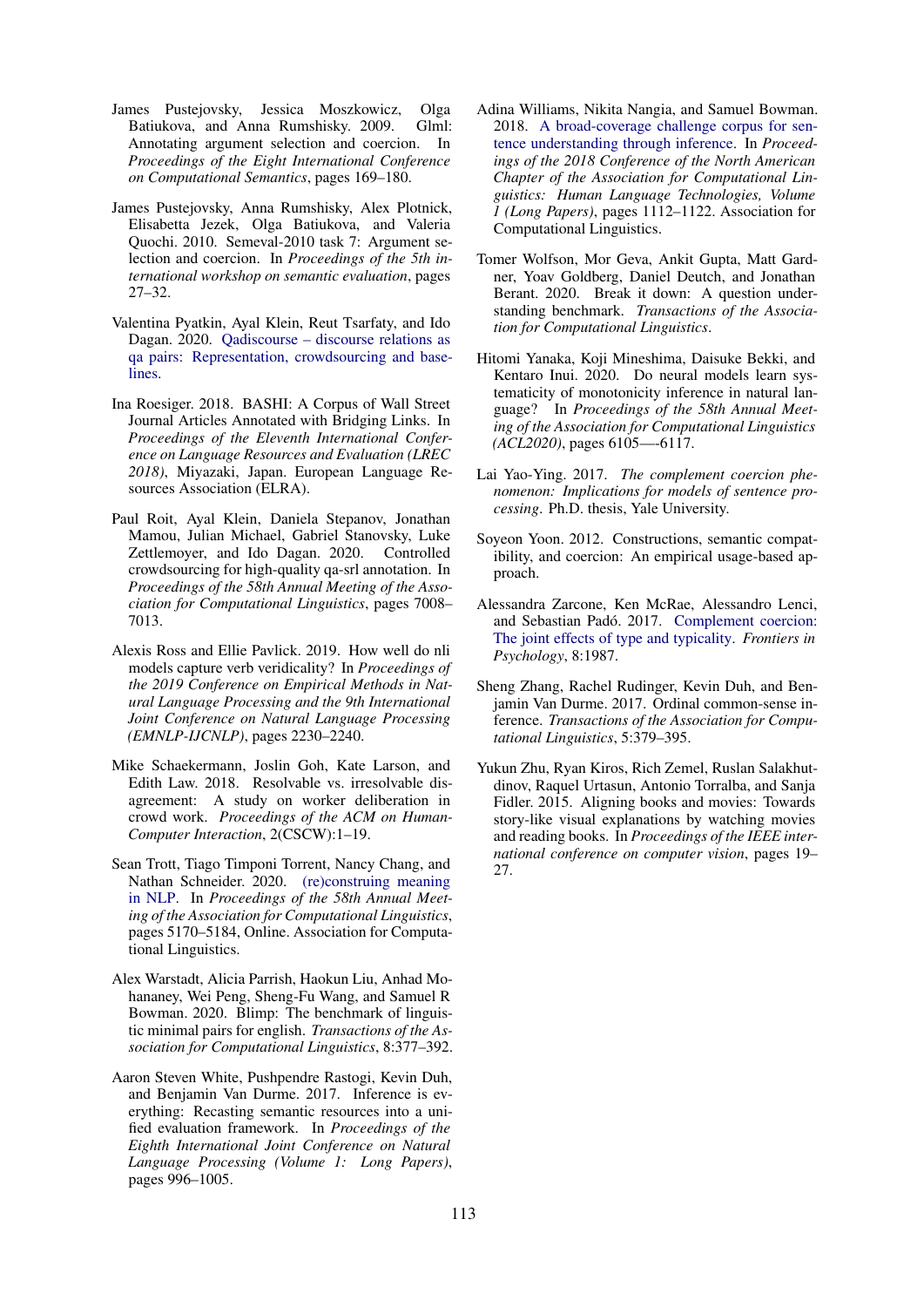#### <span id="page-8-0"></span>A Linguistic Background

Complement coercion has been studied in linguistics from many theoretical viewpoints. Lexical semantic accounts (such as [Pustejovsky](#page-6-0) [1991,](#page-6-0) [1995](#page-6-1) and others) and Construction Grammar accounts (e.g. [Goldberg](#page-5-15) [1995\)](#page-5-15) "attempt to formalize what semantic features of a lexical item have been changed to conform to those of the construction" [\(Yoon,](#page-7-16) [2012\)](#page-7-16). One of the main approaches is the Type-Shifting analysis [\(Pustejovsky,](#page-6-0) [1991,](#page-6-0) [1995;](#page-6-1) [Jack](#page-6-17)[endoff,](#page-6-17) [1996,](#page-6-17) [2002\)](#page-6-18), "which asserts that complement coercion involves a type-shifting operation that coerces the entity-denoting complement to an event"[\(Yao-Ying,](#page-7-17) [2017\)](#page-7-17). Another approach [\(de Almeida and Dwivedi](#page-5-16) [2008](#page-5-16) and others) "claims that complement coercion involves a hidden VP structure with an empty verb head, which is saturated by pragmatical inference in context" [\(Yao-](#page-7-17)[Ying,](#page-7-17) [2017\)](#page-7-17). Cognitive linguistics accounts (such as Kövecses and Radden [1998\)](#page-6-19) exploit metonymy as the mechanism behind coercion constructions [\(Yoon,](#page-7-16) [2012\)](#page-7-16). Complement coercion has been also extensively investigated in the framework of neurolinguistic research (for example, [Kuperberg et al.](#page-6-20) [2010\)](#page-6-20) and psycholinguistic studies (e.g., [McElree](#page-6-21) [et al.](#page-6-21) [2006\)](#page-6-21). The latter often show that "coercion sentences elicit increased processing times" [\(Hus](#page-6-22)[band et al.,](#page-6-22) [2011\)](#page-6-22) compared with non-coercion sentences. Such theories as the Type-Shifting Hypothesis mentioned above and the Structured-Individual Hypothesis (Piñango and Deo, [2016\)](#page-6-23) suggest different explanations for this associated processing cost [\(Yao-Ying,](#page-7-17) [2017\)](#page-7-17).

# <span id="page-8-1"></span>B Complement Coercion: Counter Examples

Here we provide some additional examples of constructions that are similar to the ones in Examples [1,](#page-1-2)[2](#page-1-3) (the verb 'start' is followed by a non-eventdenoting complement) but do *not* function as complement coercion constructions. Consider the following sentences:

- <span id="page-8-3"></span>7. I started a new company.
- <span id="page-8-4"></span>8. His name started the list.
- <span id="page-8-5"></span>9. Her wedding dress started a new tradition among brides.

In example [7](#page-8-3) the verb 'start' is used as an entityselecting (and not event-selecting) verb, a synonym of 'found', 'establish', so that there is no type clash. <span id="page-8-6"></span>Please read the following sentence:

"Alan started a new book."

What verb(s) can be added after started to make the sentence more complete?

|  | <b>First interpretation:</b> |  |
|--|------------------------------|--|
|  |                              |  |

| reading<br>×.          |
|------------------------|
| Second interpretation: |
| writing<br>×           |

 $\Box$  No adequate verb in this context

Figure 1: A screenshot of the explicit task presented to the annotators.

In example [8](#page-8-4) the verb 'start' is used in its 'non-eventive' [\(Zarcone et al.,](#page-7-1) [2017\)](#page-7-1) or 'stative' (Piñango and Deo,  $2014$ ) sense ('constitute the initial part of something'). When used this way, the verb 'start' does not exclusively select for eventive complements, so, again, there is no type clash. Also, some authors [\(Godard and Jayez,](#page-5-17) [1993;](#page-5-17) [Yao-](#page-7-17)[Ying,](#page-7-17) [2017;](#page-7-17) [Pustejovsky and Bouillon,](#page-6-25) [1994\)](#page-6-25) argue that in coercion constructions the subject should be an "intentional controller of the event" [\(Godard](#page-5-17) [and Jayez,](#page-5-17) [1993\)](#page-5-17). In example [9](#page-8-5) this condition does not hold, therefore there is no coercion.

### <span id="page-8-2"></span>C Explicit Modeling

In the *Explicit Completion* approach, the goal is to add the implicit argument of the coercion construction, if such completion exists. For instance, in the sentence "I started  $\equiv$  a new book", possible completions are 'reading' and 'writing', and in Example [7](#page-8-3) no completion fits. Concretely, given a sentence with a complement coercion verb candidate, the task is to complete it with a set of possible verbs that describe the covert event. As not all candidates function as parts of complement coercion constructions, annotators can mark that no additional verb is adequate in the context. In cases where there is more than one semantically plausible answer (e.g. Ex. [1\)](#page-1-2), we ask annotators to provide two completion sets, each consisting of a group of semantic equivalent verbs, which correspond to different possible understandings of the text. A screenshot of the task presented to the turkers is shown in Figure [1.](#page-8-6)

This approach to task definition is reminiscent of those used for other missing elements phenom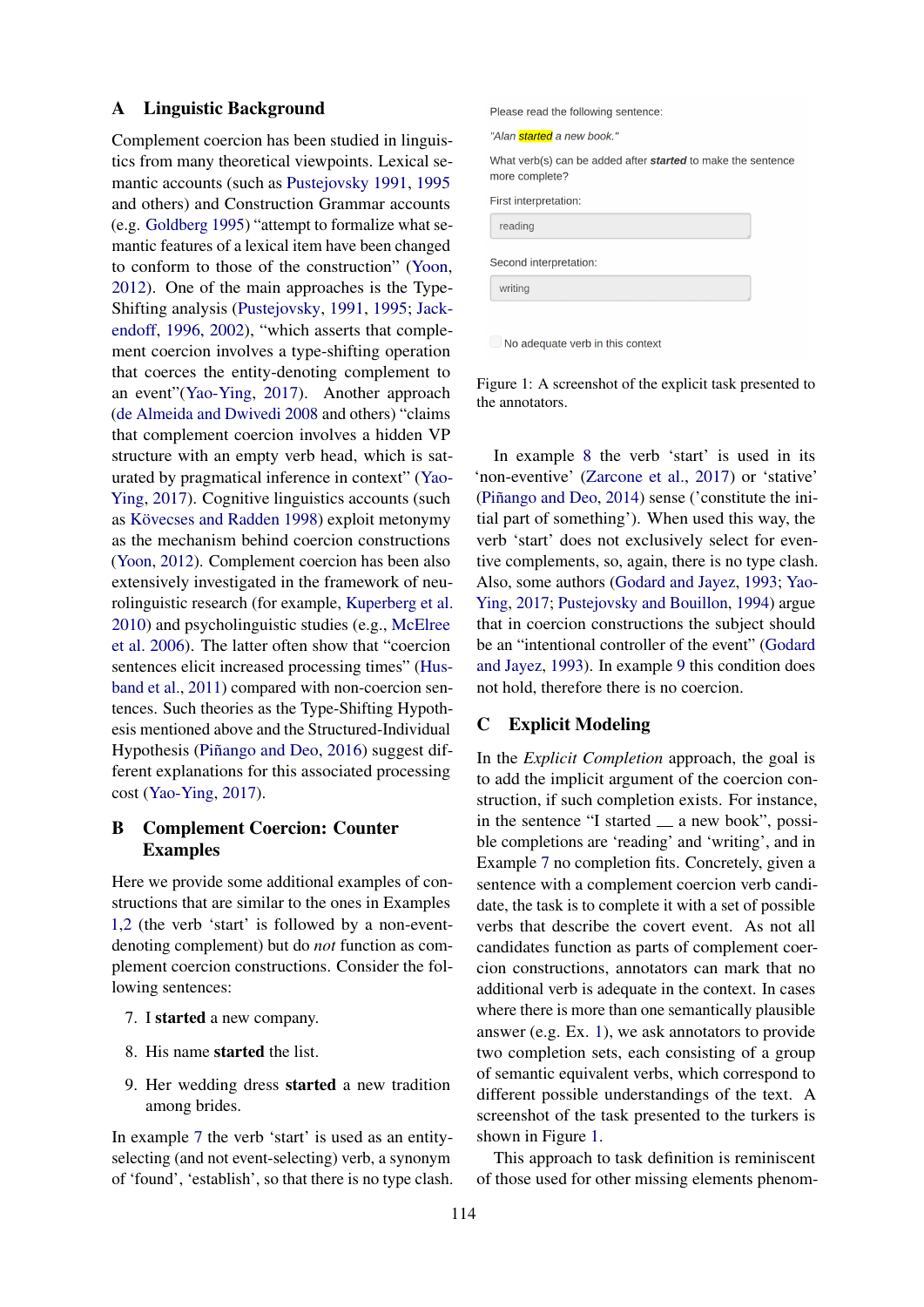ena, such as Verb Phrase Ellipsis [\(Bos and Spe](#page-5-4)[nader,](#page-5-4) [2011\)](#page-5-4), Numeric Fused-Heads [\(Elazar and](#page-5-5) [Goldberg,](#page-5-5) [2019\)](#page-5-5), Bridging [\(Roesiger,](#page-7-7) [2018;](#page-7-7) [Hou](#page-5-6) [et al.,](#page-5-6) [2018\)](#page-5-6) and Sluicing [\(Hansen and Søgaard,](#page-5-7) [2020\)](#page-5-7). However, in contrast to these tasks, where the answers can usually be found in the context, $8$ the answers in our case are more open-ended (although still bounded by some restrictions [\(Godard](#page-5-17) [and Jayez,](#page-5-17) [1993;](#page-5-17) [Pustejovsky and Bouillon,](#page-6-25) [1994\)](#page-6-25)). This makes this task more challenging for annotation.

Corpus Candidates In the *explicit completion* setting, we look for natural sentences that contain one of the following anchor verbs: 'start', 'begin', 'continue' and 'finish', - immediately followed by a direct object without any dependent verb in between.

Annotation Procedure We use the same restrictions from the previous procedure and create a new validation test, tailored for the new task. We pay 4 cents per Hit.

Results We collect annotations for 200 sentences, with two annotations per sentence. We compute the Fleiss Kappa [\(Fleiss,](#page-5-12) [1971\)](#page-5-12) after a relaxation of the annotations into two labels: added a complement or not. Similarly to the previous modeling, the agreement score is  $k = 0.18$ , which is considered to be low. Consider the following examples:

- 9. "In 2011, Old Navy began  $\equiv$  a second rebranding to emphasize a family-oriented environment, known as Project ONE.", —  ${adverting, promoting, endorsing}, \phi$
- 10. "After he had **finished** his studies Sadra began to explore unorthodox doctrines and as a result was both condemned and excommunicated by some Shi'i 'ulama'.",  ${pursuing, doing}, \phi$

According to the definition of complement coercion, these examples do not require a complement. However, as can be seen from these examples, the proposed complements do contribute to an easier understanding of the sentence. We note that this concept of 'missing' is hard to explain and can be also subjective. Another obstacle is that strict adherence to the linguistic definition does not always

<span id="page-9-1"></span>Sentence 1: "They jumped onto the pier and **started** the hoat<sup>1</sup>

Sentence 2: "They jumped onto the pier and started untving the boat."

Do the sentences describe the same event?

|  | __ |  |
|--|----|--|
|  |    |  |
|  |    |  |

|  | ٠         |
|--|-----------|
|  | . .<br>۰, |

Does the new sentence add new information to the original sentence?

| Y<br>٠<br>٠ |
|-------------|
|             |

Is the first sentence incorrect/ungrammatical? **Pres**  $\bigcirc$ No

Figure 2: Screenshot of the interface shown to the turkers for collecting labels. This setup follows the instructions used for labeling NLI data in [Glockner et al.](#page-5-9) [\(2018\)](#page-5-9).

contribute to potential usefulness of the task for downstream applications. For this phenomenon, we did not follow the strict linguistic definition and used a more relaxed one. Additional examples along with their annotations are provided in Table [4.](#page-10-0)

# <span id="page-9-0"></span>D NLI Framing: Additional Material

We provide a screenshot of the NLI interface shown to the turkers in Figure [2.](#page-9-1)

NLI Data We provide additional examples for the original and the modified sentences (hypotheses and premises accordingly) used in the NLI framing (§[3.2\)](#page-2-5), along with the three obtained labels, in Table [3.](#page-10-1)

<span id="page-9-2"></span><sup>&</sup>lt;sup>8</sup>Although not always. Some of the answers in the NFH work by [Elazar and Goldberg](#page-5-5) [\(2019\)](#page-5-5) are also open-ended, but those are relatively rare. Furthermore, the answers in sluicing are sometimes a modification of the text.